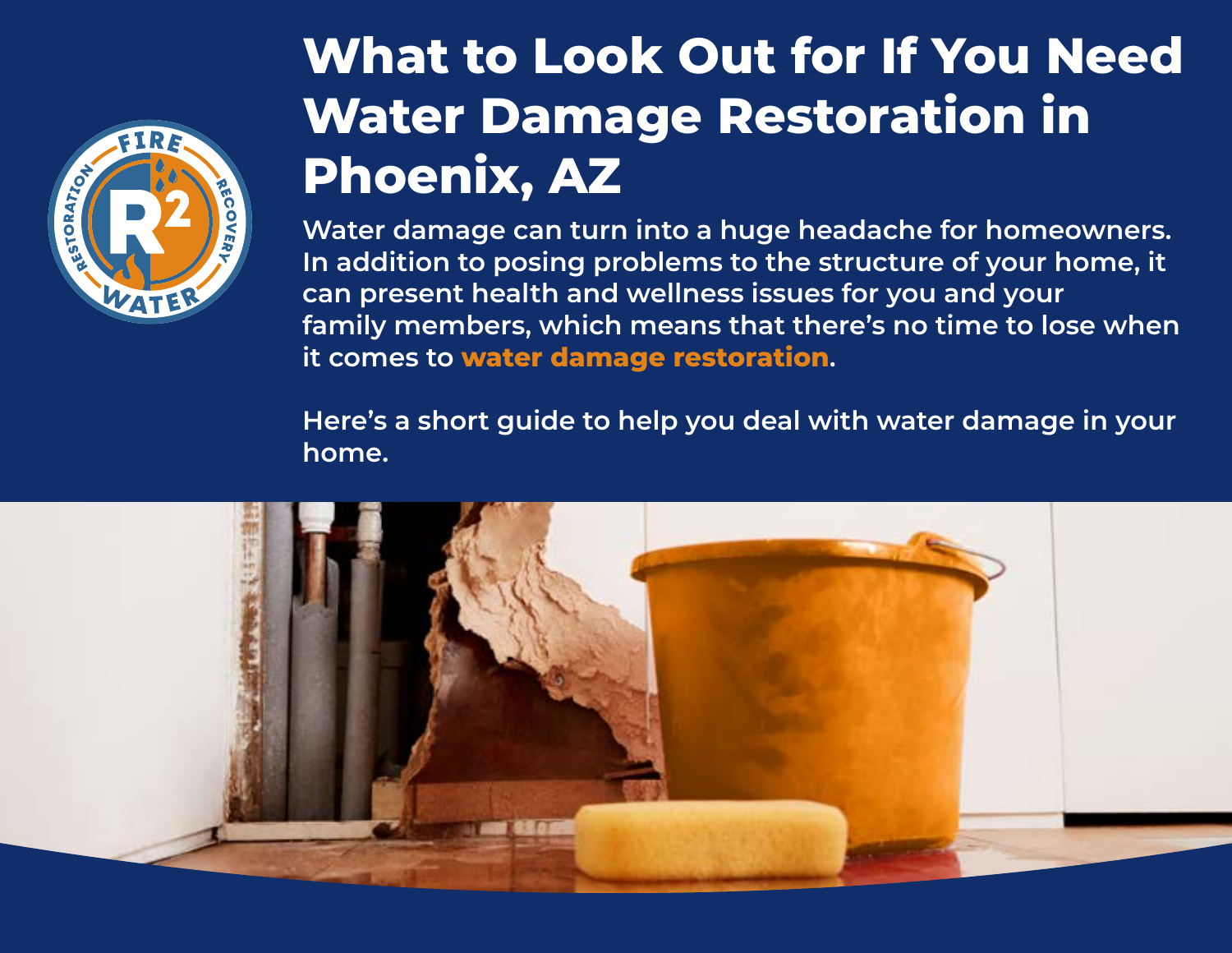# **Signs of Water Damage**

Some water damage is easy to spot, with obvious signs that you can't possibly miss. Sometimes, though, the damage is harder to notice. Keep an eye out for these signs that your home may be suffering from water damage:



- **Stains or discolorations on walls or ceiling**
- **Stuffy or strange smells (usually a sign of mold and mildew)**
- **Bubbling or bleeding paint**
- **Visible water, either in pools or streams**
- **Flooring that is warped or bowing**
- **The sound of dripping or running water**
- **A sudden increase to your water bill**

Once you notice a problem, you'll need to get in touch with both a plumber and a water damage restoration specialist. That way, you can take care of the source of the water damage while at the same time getting the restoration process started. This can save you tons of time and make the water damage restoration process much easier.

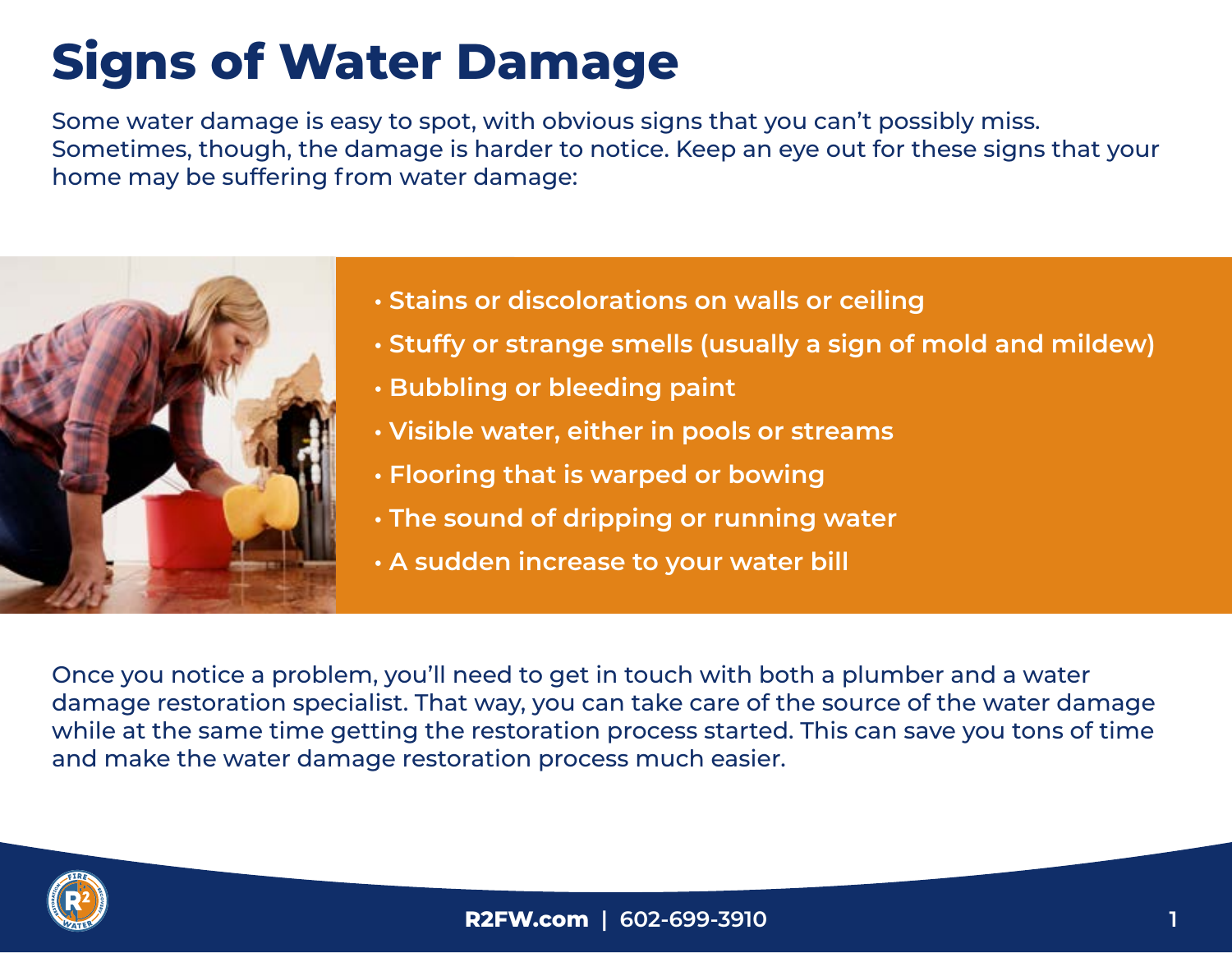

### **Time is of the Essence**

Water damage can quickly become a huge problem. While the initial damage may seem small, it can quickly lead to more severe problems. Water can lead to issues with the infrastructure of your home, including warped floorboards, rotting framing pieces, and rust on any metallic areas.

An even more pressing issue is mold and bacteria. Studies suggest that **[more than 50% of homes](https://www.thisoldhouse.com/home-safety/21014904/is-there-hidden-mold-in-your-home)** have mold growing in them, and it's almost always a result of excess moisture. Once mold sets in, it can be very difficult—and expensive—to remove completely. While mold remediation is a service offered by a large percentage of companies that provide water damage restoration in Phoenix, AZ, the best solution is to act quickly to deal with water damage before mold even has a chance to start growing.

#### **The Importance of Insurance**

Water damage is one of the **[leading causes](https://www.iii.org/fact-statistic/facts-statistics-homeowners-and-renters-insurance)** of homeowner insurance claims. The average cost of water damage restoration can be well over \$10,000. For many families, that cost is entirely out of reach. Thanks to the potential for mold and bacterial growth, though, failing to perform water damage restoration could put them in jeopardy for serious health risks.

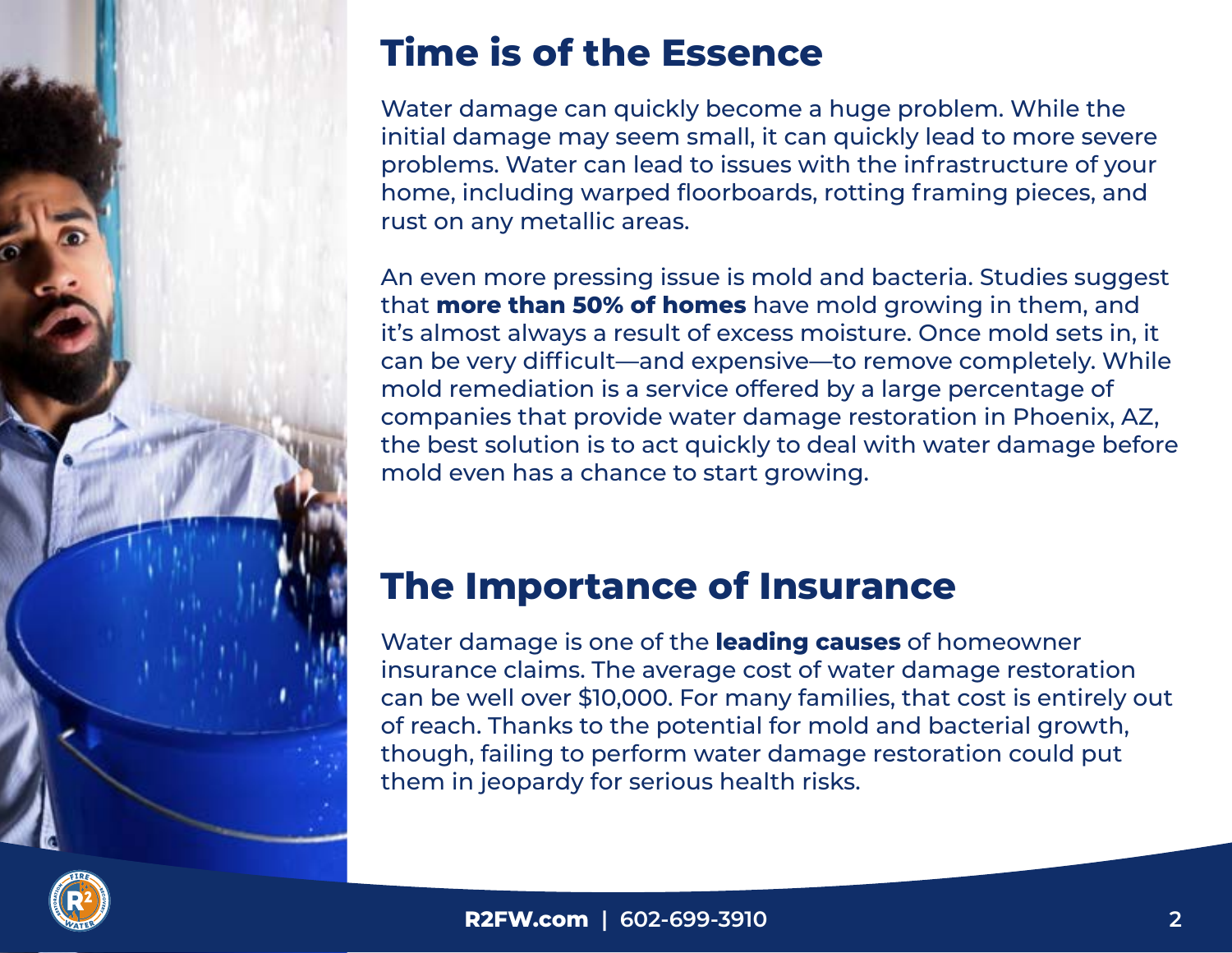

However, it's also important to be aware of what's covered by your insurance and what isn't. Water that comes from the "top down" is usually covered under homeowners' insurance policies. This means that broken plumbing, roof leaks, and other water damage as a result of catastrophic events that have to do with the home itself are generally covered. Water damage from the "bottom up," like flood damage, typically require additional insurance policies that are specifically designed to address flooding.

Still, insurance claims can be rejected if the insurance company feels that the damage is a result of a gradual decline. For instance, if the plumbing in your home is older and has shown signs of breaking down or if you haven't had your plumbing system inspected in many years, they may decide that the damage was caused by normal wear and tear and refuse to pay out for your claim.

The best way to ensure that you get the full value of your insurance is to work with a water damage restoration company that has established relationships with insurance companies. These relationships help to ensure that your claim gets filed correctly so that the insurance company can make their decisions quickly and with the proper information.